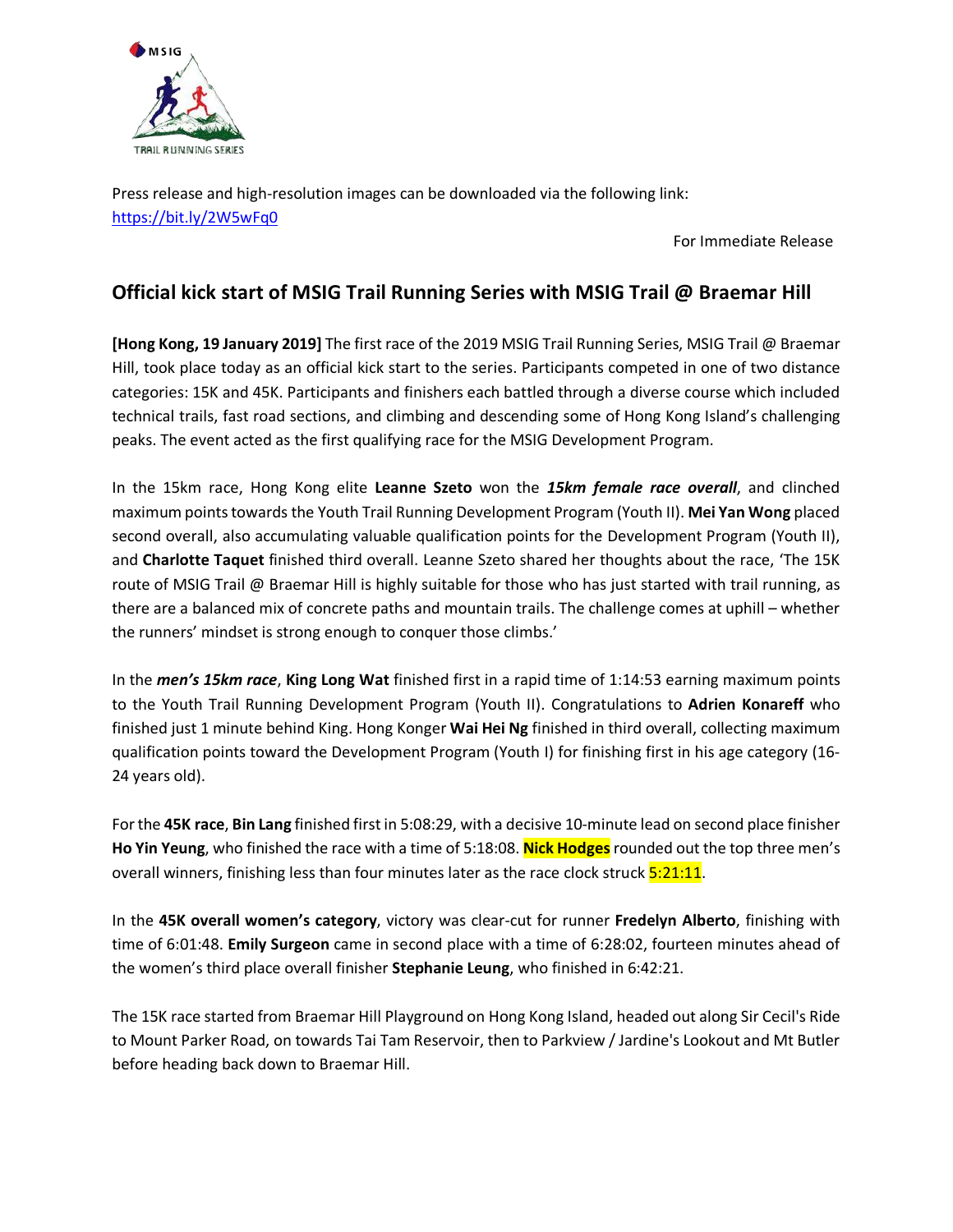

The 45K race extended the 15K route west towards Mount Nicholson, Cameron,

circling Aberdeen Reservoir via Bennet's Hill and Tin Wan Shan before finally heading back to Braemar Hill for the finish. MSIG Trail @ Braemar Hill took participants along some of the most runnable trails in Hong Kong, offering spectacular views of the city's skyline. 45K finishers received 2 ITRA points as an additional reward for their efforts.

The race results can be seen below, and at the following link: https://msig.tgr.run/results/ *\*The results may subject to change within a week after the race, please refer to official website for the latest and final results*

### **15k Solo**

| <b>Position</b> | <b>Male</b>               | <b>Female</b>              |
|-----------------|---------------------------|----------------------------|
| 1 <sup>st</sup> | King Long Wat $(1:14:53)$ | Leanne Szeto (1:28:39)     |
| 2 <sup>nd</sup> | Adrien Konareff (1:16:03) | Mei Yan Wong (1:33:24)     |
| 3 <sup>rd</sup> | Wai Hei Ng (1:20:13)      | Charlotte Taquet (1:38:34) |

# **15k – Male Age Categories**

| <b>Position</b> | 16-24 yrs    | 25-29 yrs         | 30-44 yrs     | 45-54 yrs    | $55+yrs$     |
|-----------------|--------------|-------------------|---------------|--------------|--------------|
| 1 <sup>st</sup> | Wai Hei Ng   | King Long Wat     | Adrien        | Steve Glynn  | Jonathan     |
|                 |              |                   | Konareff      |              | Gilchrist    |
| 2 <sup>nd</sup> | Ho Fung Hung | Plato Luk         | <b>Thomas</b> | Mark Western | David Seex   |
|                 |              |                   | Wetzer        |              |              |
| 3 <sup>rd</sup> | Kenneth Tze  | <b>Fuk Cheung</b> | Jason Jia     | Tim Marchant | Dwayne       |
|                 | Hong Cheng   | Tsang             |               |              | <b>Brown</b> |

# **15k – Female Age Categories**

| <b>Position</b> | $16-24$ yrs  | 25-29 yrs     | 30-44 yrs    | 45-54 yrs      | $55+vrs$       |
|-----------------|--------------|---------------|--------------|----------------|----------------|
| 1 <sup>st</sup> | Laiman Ng    | Leanne Szeto  | Charlotte    | Lucia Colciago | Lynne          |
|                 |              |               | Taguet       |                | Poelmann       |
| 2 <sup>nd</sup> | Ka Man Chung | Mei Yan Wong  | Olivia       | Susi Eger      | Yufang Fu      |
|                 |              |               | Brocklehurst |                |                |
| <b>2rd</b>      | Zoe Sun      | Hor Sze Cheng | Denise Le    | Louise Sherin  | Lai Fong Tsang |

#### **45k Solo**

| <b>Position</b> | <b>Male</b>            | <b>Female</b>                 |
|-----------------|------------------------|-------------------------------|
| 1st             | Bin Lang (5:08:29)     | Fredelyn Alberto (6:01:48)    |
| 2nd             | Ho Yin Yeung (5:18:08) | Emily Laura Surgeon (6:28:02) |
| 3rd             | Nick Hodges (5:21:11)  | Stephanie Leung (6:42:21)     |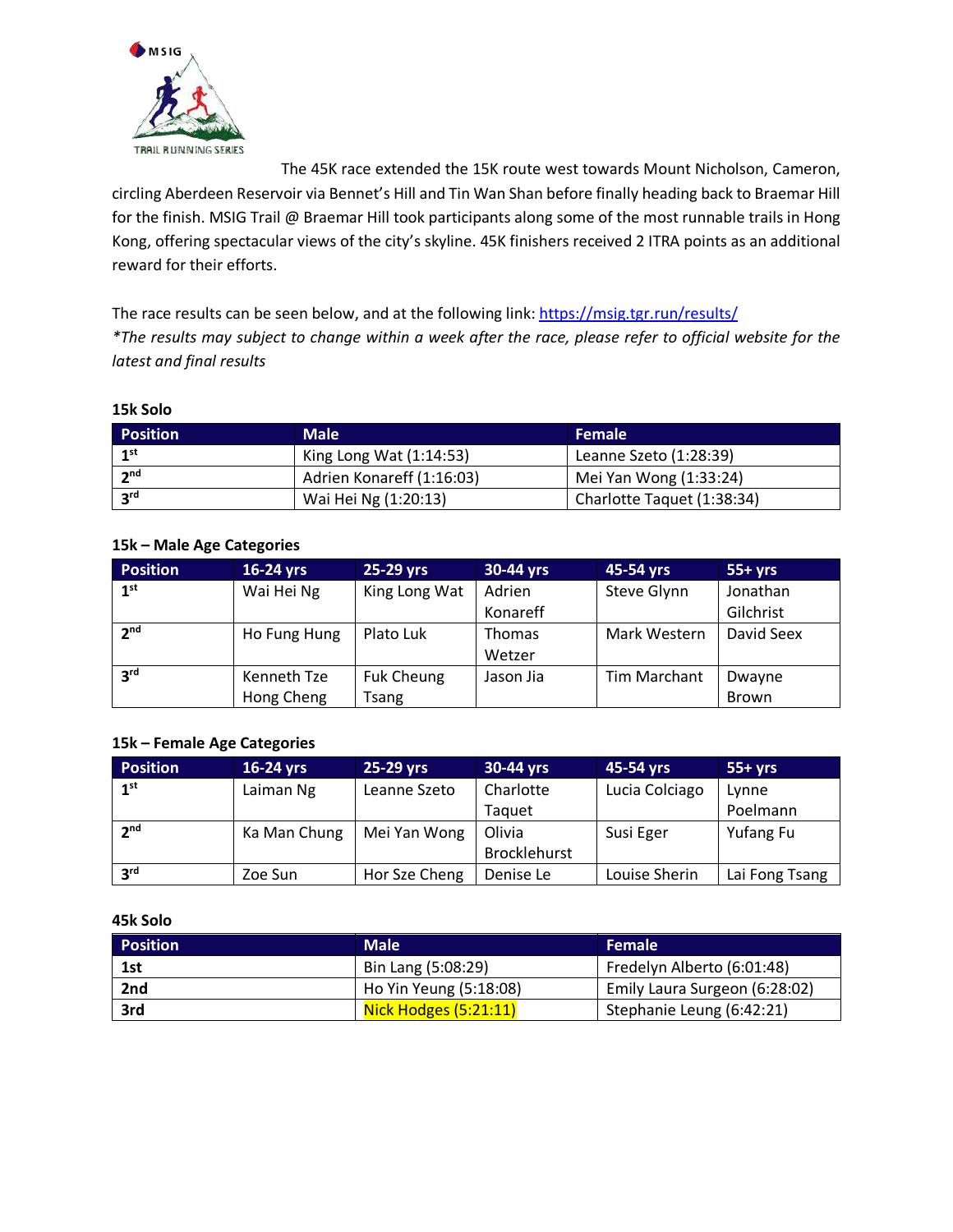

### **45k – Male Age Categories**

| <b>Position</b> | 25-29 yrs      | 30-44 yrs   | 45-54 yrs          | $55+ vrs$      |
|-----------------|----------------|-------------|--------------------|----------------|
| 1st             | Ho Yin Yeung   | Bin Lang    | Ingo Wende         | Michael Reagan |
| 2nd             | Wai Lun Mok    | Nick Hodges | Ezra Emerson       | Michael Kaye   |
| 3rd             | Ho Chun Cheung | David Woo   | <b>Steve Corry</b> |                |

# **45k – Female Age Categories**

| <b>Position</b> | 30-44 yrs            | 45-54 vrs         |
|-----------------|----------------------|-------------------|
| 1st             | Fredelyn Alberto     | Claudia Juhre     |
| 2 <sub>nd</sub> | <b>Emily Surgeon</b> | Yasuko Namura     |
| 2 <sup>rd</sup> | Stephanie Leung      | Oi Mei Marie Tham |

The MSIG Trail Running Series encompasses four trail running events throughout the 2019 calendar year, offering UTMB qualifying points to the participants. The Series aims to bring the Hong Kong running community a meaningful new trail challenge that showcases the city's spectacular and unique country parks. The Series endeavors to create development opportunities for Hong Kong's local running talent, with a focus on nurturing the city's talented trail-running youth.

The organizers would like to both congratulate and thank all runners for participating in this MSIG Trail Running Series and look forward to welcoming participants to future MSIG Series events.

For more information, please visit www.msigtrailseries.com or Facebook Page: www.facebook.com/MSIGtrailrunningseries.



Participants in both the 15km and 45km races joined MSIG Trails @ Braemar today, which served as the first race of 2019 MSIG Trail Running Series. 45K finishers received 2 ITRA points as an additional reward for their efforts.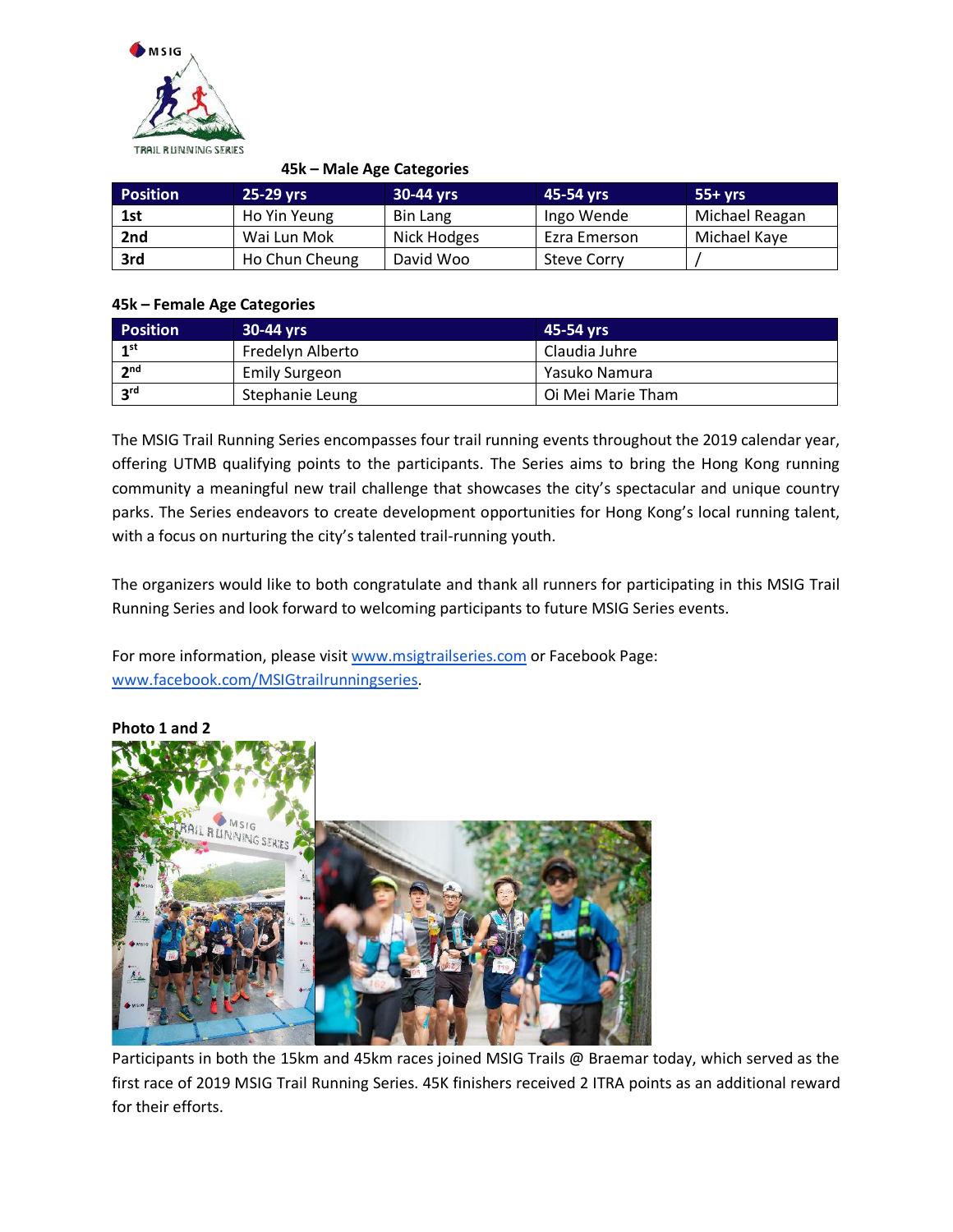

#### **Photo 3 and 4**



The 45K race, offering 2 ITRA points, extended the 15K route west towards Mount Nicholson, Cameron, circling Aberdeen Reservoir via Bennet's Hill and Tin Wan Shan before finally heading back to Braemar Hill for the finish.

#### **Photo 5**



Hong Kong elite Leanne Szeto (2<sup>nd</sup> from the right) won the 15km female race overall, and clinched maximum points towards the Youth Trail Running Development Program (Youth II). Mei Yan Wong (1st from the left) placed second overall, also accumulating valuable qualification points for the Development Program (Youth II). Charlotte Taquet finished third overall (1<sup>st</sup> from the right). The awards are presented by Ms Nova Lee (2<sup>nd</sup> from the left), Senior Vice President, Strategic Partnership & Digital Business of MSIG Insurance (Hong Kong) Limited.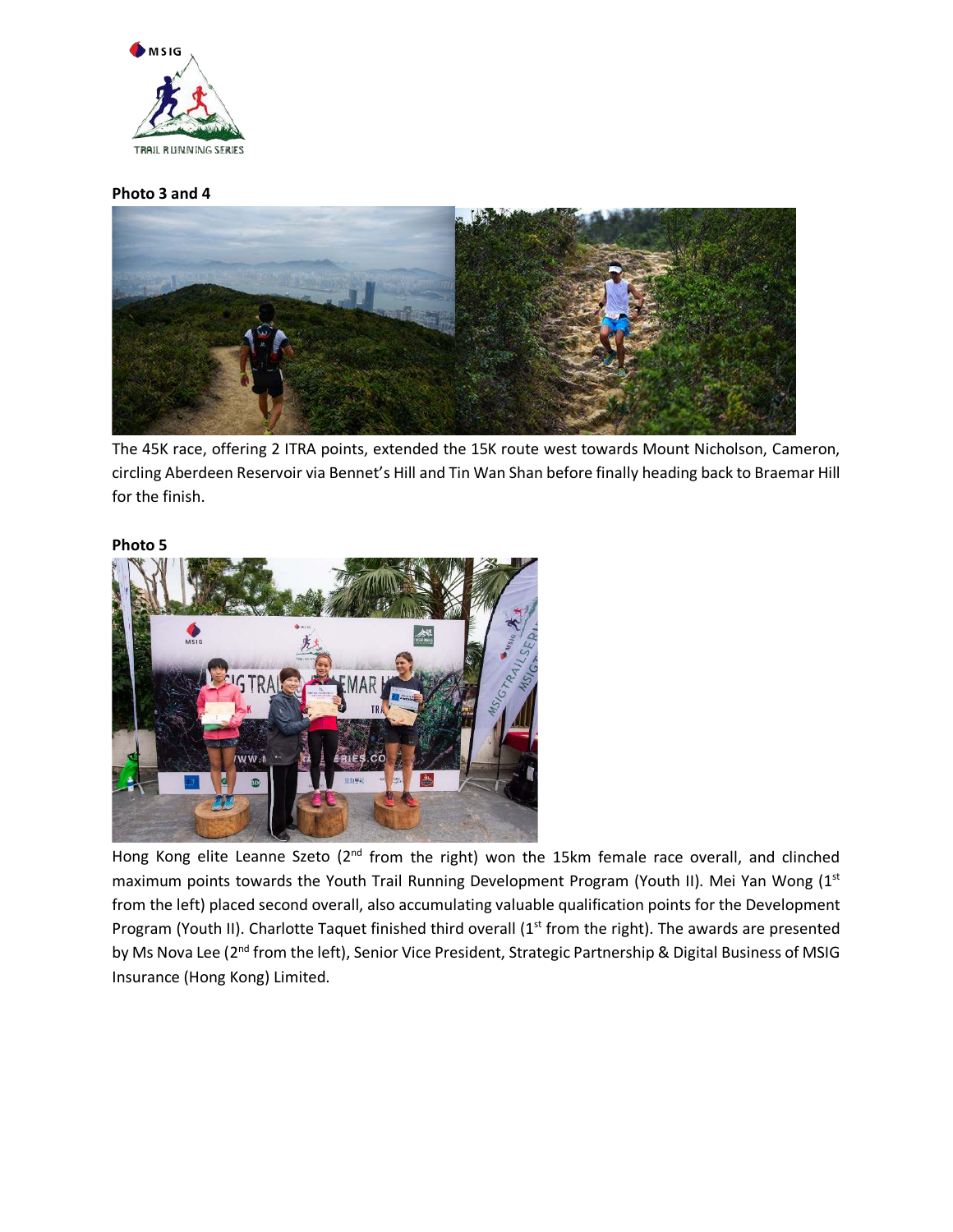



Leanne Szeto shared her thoughts about the race, 'The 15K route of MSIG Trail @ Braemar Hill is highly suitable for those who has just started with trail running, as there are a balanced mix of concrete paths and mountain trails. The challenge comes at uphill – whether the runners' mindset is strong enough to conquer those climbs.'

**Photo 7**



15K 25-29 age group male winners: King Long Wat (1<sup>st</sup> place - center), Plato Luk (2<sup>nd</sup> place - left) and Fuk Cheung Tsang (3rd place - right) celebrated their victory.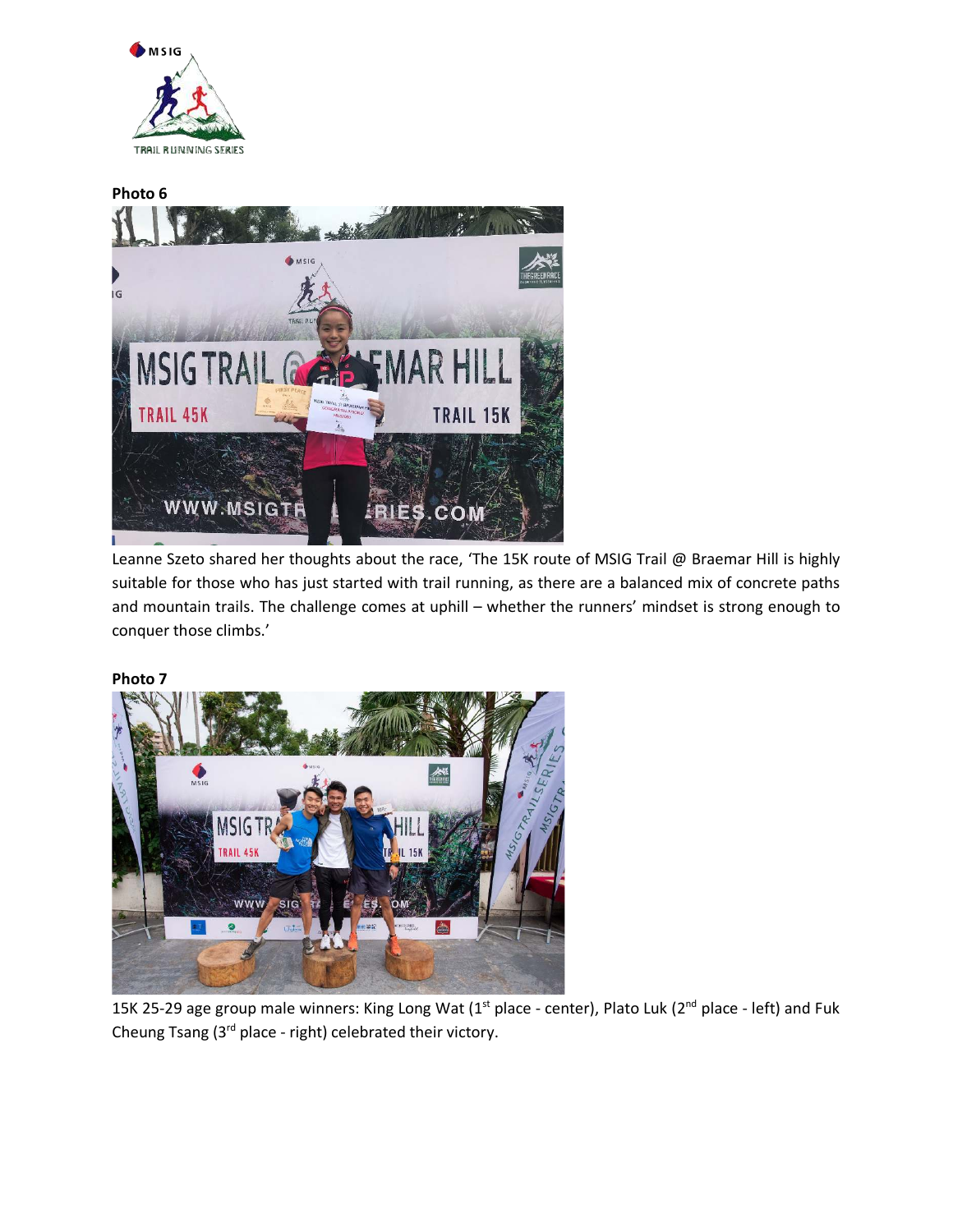

#### **Photo 8**



The Series is also committed to focus on zero waste, striving to fulfil its responsibility to the environment. Participants are encouraged to bring their own water bottle and refill their bottles with water machines.

 $\star$   $\star$   $\star$ 

This press release is released on behalf of TGR International Limited by ActionHouse International Limited.

For event enquiries related to *MSIG Trail Running Series 2019*, please contact **TGR International Limited**: Martin Cai, Race Director Tel: +852 9133 5415 Email: team@tgr.run

For media enquiries related to *MSIG Trail Running Series 2019*, please contact **ActionHouse International Limited**:

Anthea Look Tel: +852 3102 8117/ 9512 5685 Email: alook@actionhouseintl.com